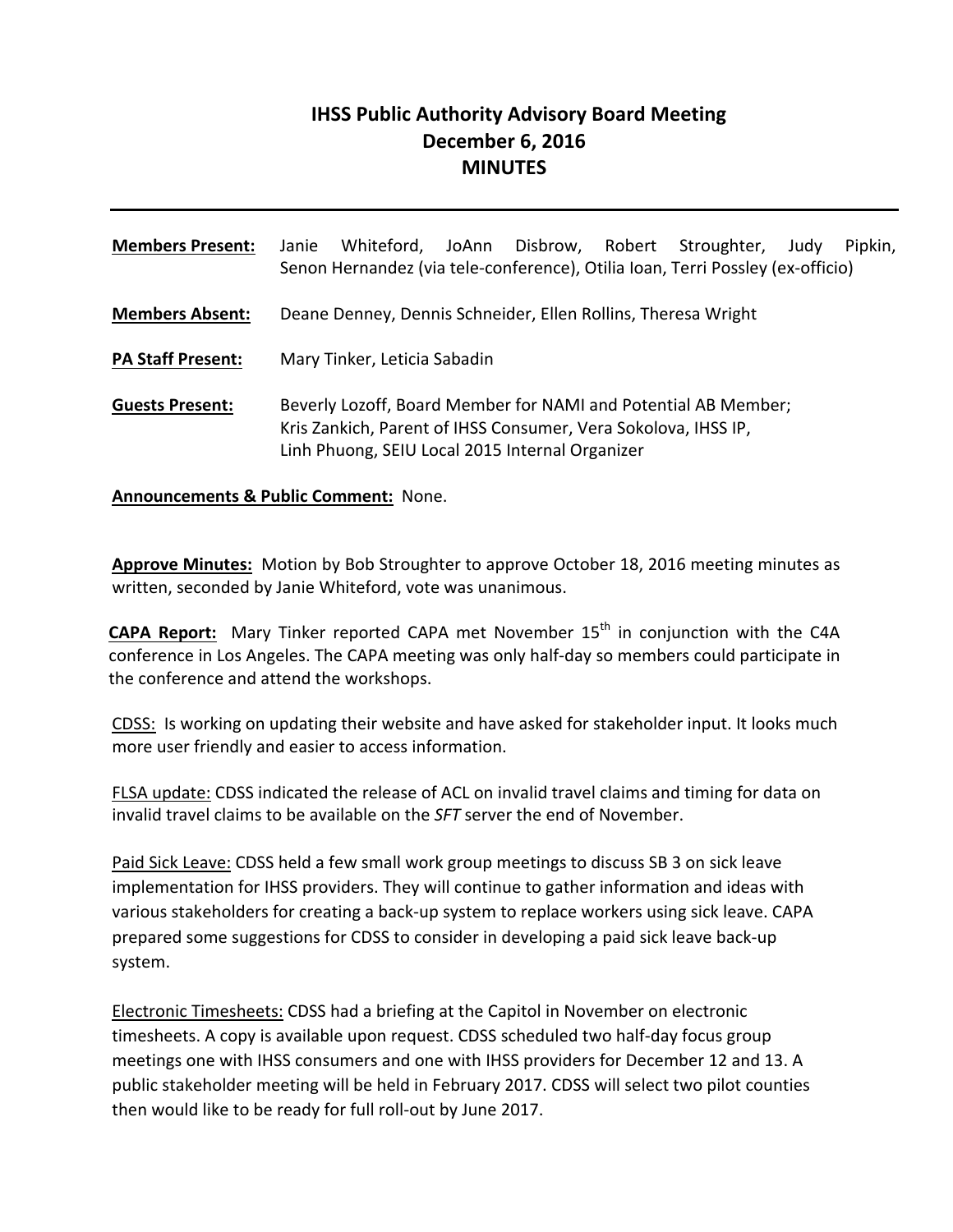Economic Factors and Next Year's Budget: In March, the Governor and Legislature reached agreement on the Managed Care Organization (MCO) tax. Federal approval was secured on May 17, 2016 which authorized the state to implement the MCO tax until June 30, 2019. The MCO tax is important as it provides funding for the Coordinated Care Initiative (CCI) pilot program. The continuation of the CCI is required to preserve the county IHSS Maintenance of Effort (MOE). The MOE replaced the county share of cost for IHSS and is based on each county's FY 11/12 IHSS expenditures with a 3.5 percent annual inflator for all counties, as well as individual adjustments for counties that increase IHSS wages and benefits. Collective bargaining for IHSS providers was shifted to the state for the seven pilot counties, one of which is Santa Clara County.

While the enactment of the MCO tax stabilized funding for the state, it doesn't guarantee continuation of the CCI. State law requires the Department of Finance to provide an estimate of state savings obtained from the CCI as part of the January budget proposal. If the Department of Finance estimates the CCI does not produce net state General Fund savings, the CCI is automatically terminated on January 1 of the following year without any legislative action required. There are indications that savings from the CCI are not achieving the desired benchmarks due to low enrollment and other factors. Hence, there is a degree of uncertainty about the long‐term stability of the MOE.

## **PROGRAMS REPORT**

**Benefits Administration:** Mary Tinker reported there were 10,314 IPs enrolled in the Valley Health Plan with 6,435 of those in the Classic Plan and 3,879 in the Preferred Plan. There were 10,982 IPs enrolled in the Dental/Vision plans during the month of November. There were 152 Eco Pass Clipper Cards issued.

#### Enrollment:

Number of IPs enrolled: 476

The number of individuals attending the group enrollment sessions was 40 to 60 per session. Group sessions are held twice every Friday so approximately 405 in November.

Registry Services: There are 549 active IPs on the registry and 1074 active consumers. The registry:

- Completed 74 new consumer intakes and 38 reactivations fora total of 112 consumers with a status change to active
- Attained 64 matches
- Provided 443 interventions
- Created new consumer profiles in the database for each person added to the registry

Care Coaching: The Registry received 11 referrals for Care Coaching in the month of November. No referrals were made by either of the health plans.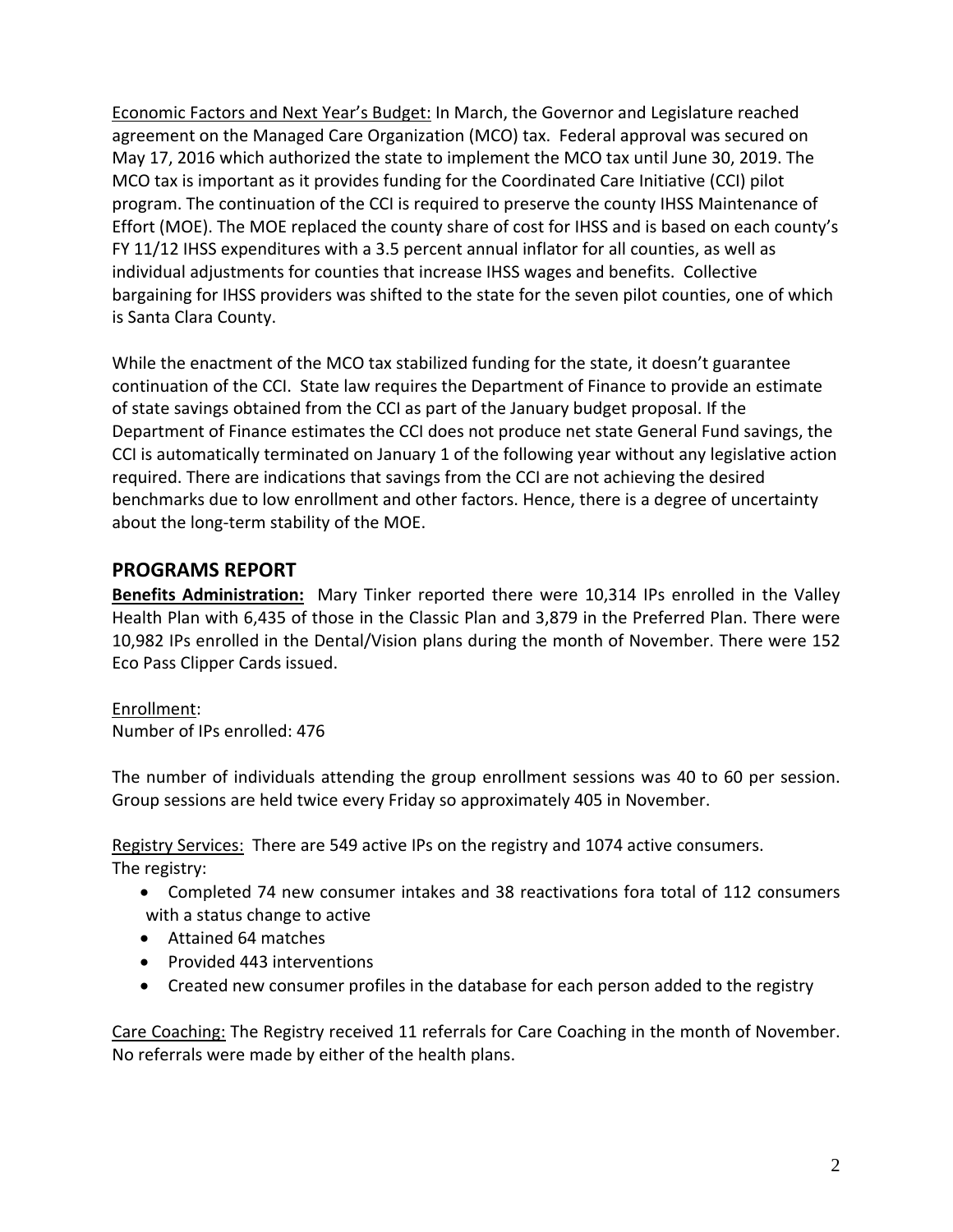Registry Recruitment: One Registry Introduction Training session was held in November. There were 36 individuals prescreened and invited to participate with 27 attending. Staff is processing, screening, interviewing and checking references of the attendees prior to adding them to the registry.

Urgent Care Registry authorized 38 hours of service for the month of November.

Expedited Registry: Expedited Registry received 9 referrals in November.

#### Training for Consumers and Providers:

Consumer Training: One Call and Connect session was held in November with 4 participants. The session was titled "Living with Memory Loss."

The Consumer Connection newsletter was mailed to 21,600 IHSS consumers the end of November.

IP Trainings Provided: The Public Authority offered 12 classes during November training 229 IPs.

Over Time Training: The Public Authority provided over the phone training/counseling for 5 IHSS providers on overtime issues and how to properly complete their timesheet.

Mary reviewed the two current medical plans within VHP, the Classic Plan versus the Premier Plan. Basically once you lose out on the Classic Plan you cannot return to this plan, it rolls over to the Premier Plan. This has brought up some issues with one care provider in particular.

**California IHSS Consumer Alliance Report (CICA):** Janie Whiteford gave a brief overview of recent CICA activities. Janie attended a hands on training for the Statewide Electronic Timesheets. There was much to see and great value in seeing what worked and what doesn't work, see some of the glitches in the system. It was a very good training.

Janie also stated that CICA is very concerned with the Federal Legislation HR 26 Bill titled "Electronic Visit Verification System". It is a huge bill on the Federal level where people are concerned and want a NO vote on this bill.

*Electronic Visit Verification System: Federal legislation HR 26, has a requirement that all states with personal care programs funded by Medicaid implement an electronic visit verification system. There are about 16 states that have already done so and some of the components of their programs are deeply disturbing. IL and TX have their systems automated so it requires the consumer and provider to come up with a rigid schedule and if the provider does not show up within 15 minutes of the scheduled start time then Adult Protective Services is automatically notified on the assumption that the consumer has been abandoned. There may be an opportunity at the federal level to get the US Senate to amend out Section 207 that has this electronic verification requirement. The legislation was passed the House of Representatives without a no vote in July. So advocates focus will be on the Senate. They will be completing their action by the end of this year.*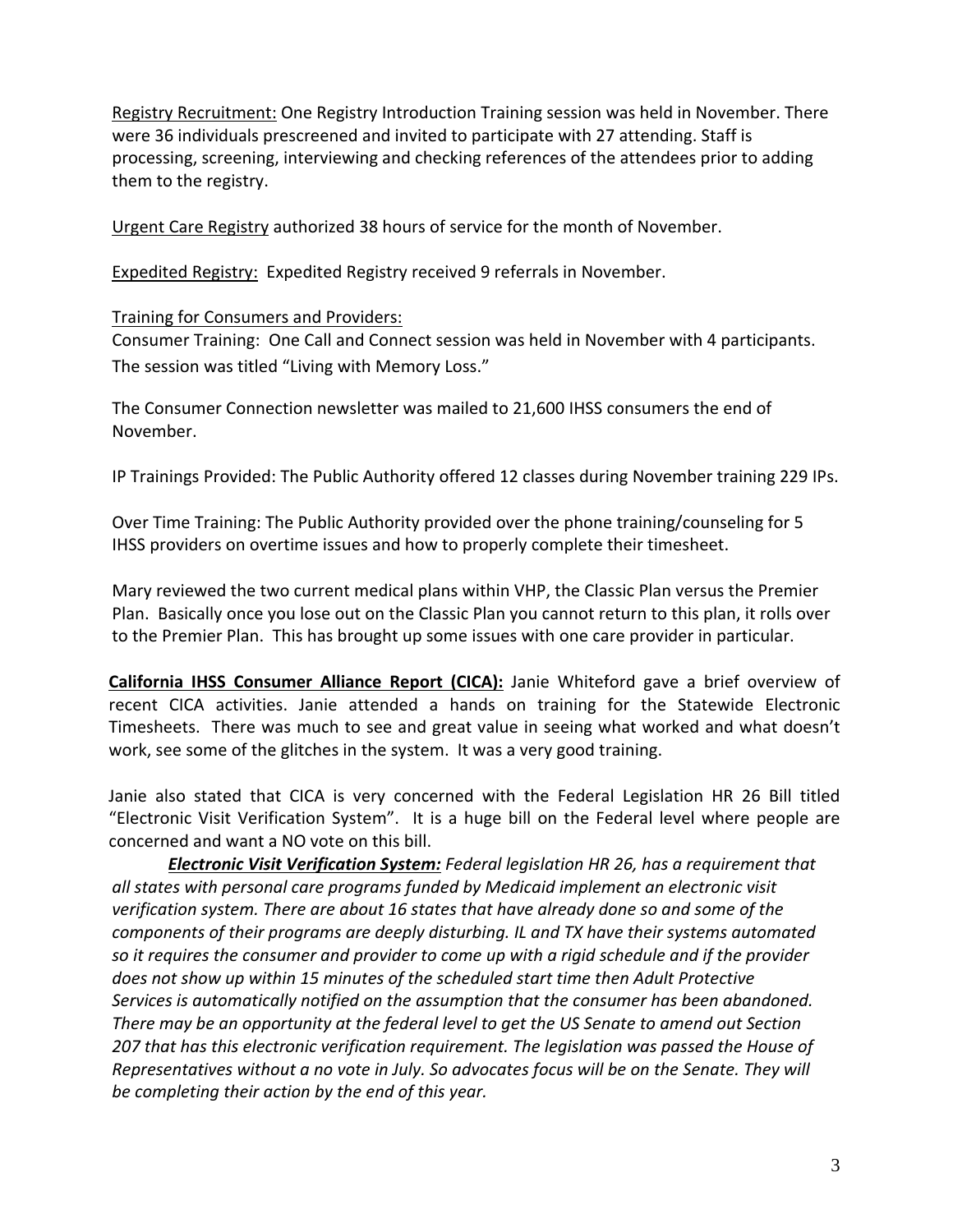There are other items that CICA is closely following for example the sick leave and the back‐up system and the overtime violations.

CICA has three representatives on the Advisory Committee for the Statewide Authority. They are advocating social worker training by the State include independent living philosophy and consumer direction. The Social Workers need a better understanding of the concept of living with disabilities and possibly some sensitivity training on empathy and tips when working with and assessing consumers.

Janie plans to attend a stakeholder workgroup Thursday, December  $8<sup>th</sup>$  regarding the state enrollment video that is very old and badly in need of revision.

Once again Janie reminded all of the CICA monthly calls that are conducted on the 3<sup>rd</sup> Wednesdays of the month from 10‐11am and encouraged everyone to call in.

**CICA Surveys Report:** Janie mentioned that CICA is conducting two different surveys for Consumers and Advisory Committees. At this time we will not review the surveys as a group here at this meeting today. Janie announced that Mary Tinker will re‐send the emails with the surveys to be completed by all AB members. All members please check your email for this notification and do your best to complete the survey.

**Annual Report:** Mary Tinker reported the annual report is in its final edits and it is almost completed. She did not have any draft copies at this time. Once final report is completed Mary will distribute to all members. The annual report cover letter has been approved and signed off by JoAnn Disbrow, current Chair of the advisory board. Mary read the letter at the meeting. Mary indicated the report will include information on each of the programs the PA provides along with numbers and charts showcasing the impact in the community.

There are four recommendations of the IHSS Advisory Board that will be included in the report:

- 1. Adding staff for IHSS, with regards to long phone times
- 2. Training of the IHSS SW for Clients
- 3. Support expedited registry for consumers whose provider calls in sick
- 4. AB committed to meeting with BOS members on an annual basis

**Report from Social Services Agency:** Terri Possley reported that IHSS has a lot going on right now. Terri met with three State auditors who are conducting the regular QA audit and making some home visits as part of the review of selected cases.

Also, Kingston Lum was supposed to be in attendance today but was unable to make it due to the rescheduled date for this IHSS AB meeting. Kingston did provide Terri with some talking points that she shared with all the AB members:

- All IPs enrolled prior to 2/1/16 must submit a new SOC 846 so far 20,000 have been entered. 1,800 remain outstanding. New due date of 4/29/17.
- IHSS FLSA Hotline went live on 5/1/16. Average about 110 calls a week. Categories include: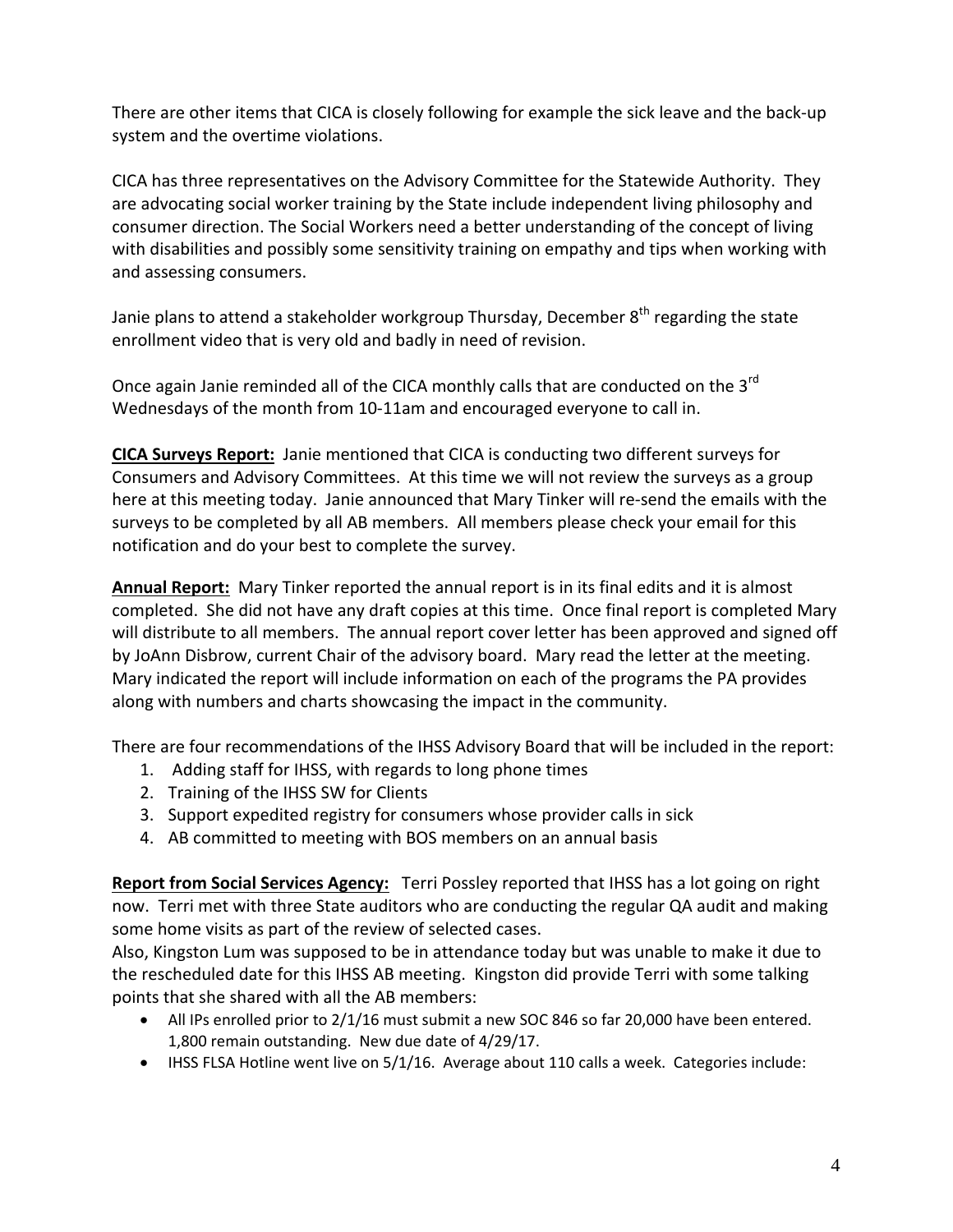- 1) overtime, 2) timecards, 3) maximum weekly hours, 4) violations, 5) exemptions, 6) travel time, 7) forms, 8) miscellaneous topics, 9) non FLSA calls, and 10) flexible hours requests. Most calls are about weekly hours, violations, and forms.
- FLSA Hotline: (408) 792‐1600. Select English as the language [Selecting the other languages will work too but there is no voicemail script to inform the caller that they can select Option 3 for FLSA]. Select wither 1 for Client or 2 for Provider. Select Option 3 to reach the dedicated FLSA Hotline.
- Violations have been actively enforced as of 8/1/16. 541 total violations. IHSS has upheld 174 violations and overrode 144.
- Violation dispute form (SOC 2272) has a 10 calendar day turn around. Very tight timeline. Suggest dropping off in person or fax. Can use e-fax: 4089721837@fax.sccgov.org from smart phone.
- No IPs has 3 violations yet. IHSS will work with clients and IPs to ensure there is no interruptions in services/care.
- New ACLs are forthcoming to provide further clarifications: Exemption 1 & 2; minor children and FLSA.

Terri also mentioned, as before, she believes that there are some IPs that are not claiming more hours for fear of getting violations.

She also mentioned that there has been a shift in the distribution of workload within the account clerks/data office specialists. What this basically means is that they re‐did the distribution and divided the work load and now the work is divided equally among all account clerks. This seems to be working better as the calls and paperwork is done more efficiently.

Janie asked Terri what are the majority of calls coming through: Terri stated that the main reason calls gets routed to her is because there has been an error made by the IPs or the recipient when completing timesheets and therefore the lag in receiving payroll checks. Another reason for manager intervention is when the delay in pay is because one IP has claimed the work hours when it should have been another IP. A lot of the problems that cross Terri's desk are related to recipient/ IP errors, and mis‐communication between multiple IPs caring for one recipient.

**New for 2017‐Discuss Potential / Additional Venues to Conduct AB Meetings:** Leticia Sabadin discussed with the members the potential in identifying additional venues to conduct monthly AB meetings. This was brought up at the previous meeting. The Sourcewise main office is usually available; nevertheless there are times when the conference rooms are not available and we need to locate a different location, also, the members would like to conduct these meetings at other locations for more visibility within the communities around town. The members agreed to meet at a different location every other month, our "home base" being the Sourcewise main office.

As agreed upon for the beginning of 2017:

- January meeting to be held at the Democratic Party Office, contact is Judy Pipkin. On the calendar, Leticia to follow‐up with Judy as the date nears.
- *February meeting to be held at Sourcewise, contact is Leticia Sabadin.*